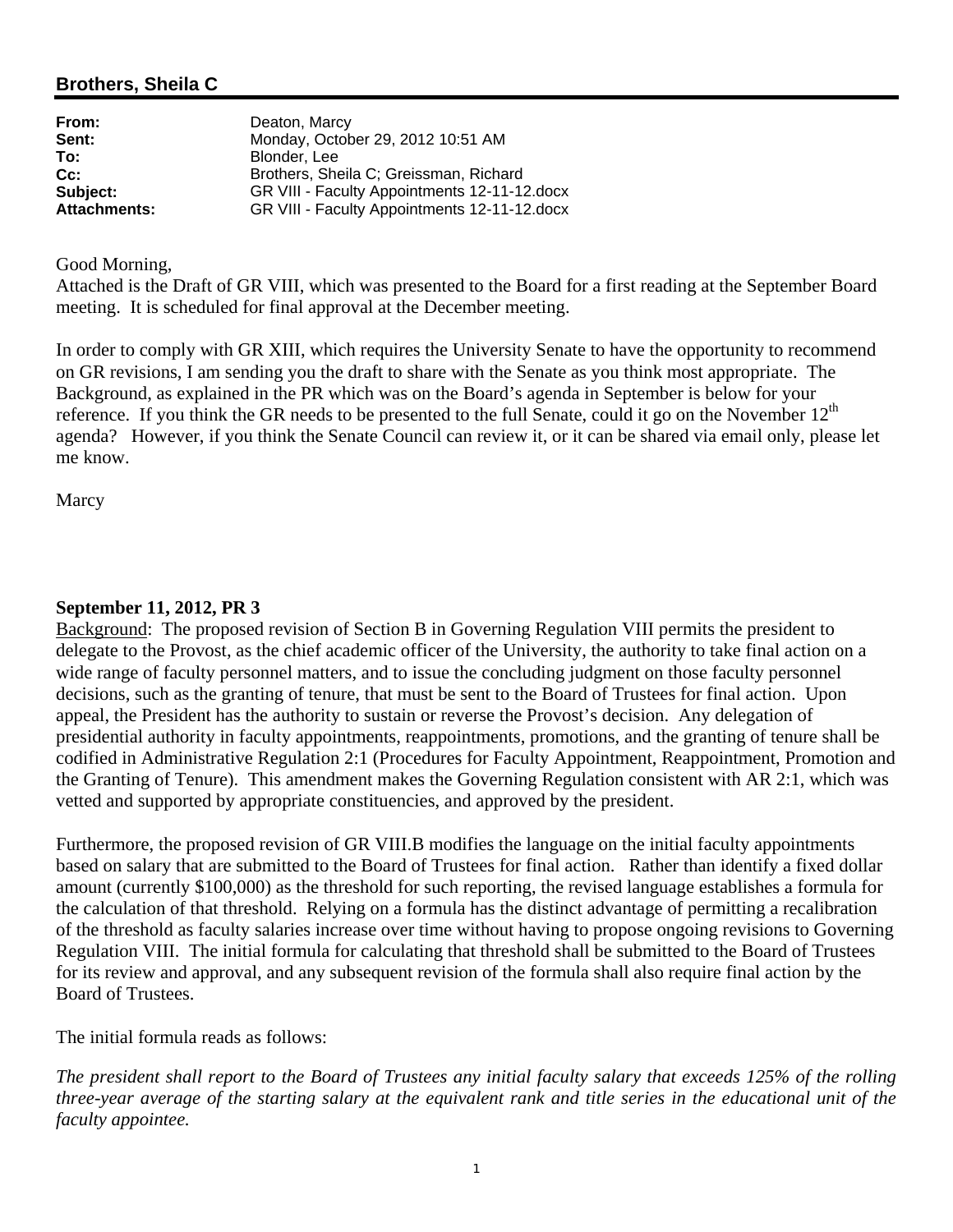



**Governing Regulation, Part VIII** Responsible Office: Board of Trustees Date Effective: DRAFT 3/27/2012 Supersedes Version: 3/27/2012 6/14/2005

# University Appointments

## A. Administrative Appointments

## 1. Regular Appointments

The President is appointed by the Board of Trustees with the advice of a joint committee of the Board of Trustees, University Faculty, staff employees, student body, and alumni. The committee shall consist of six (6) members of the Board of Trustees, at least one (1) of whom shall be from among the three (3) alumni trustees, appointed by the Chair of the Board of Trustees; three (3) regular full-time faculty members, selected by a procedure determined by the University Senate; one (1) regular full-time staff employee appointed by the Chair of the Board of Trustees from a list of three (3) staff employees selected by a procedure determined by the Staff Senate; two (2) full-time students, one (1) undergraduate and one (1) graduate or professional student, appointed by the Chair of the Board of Trustees from a list of three (3) undergraduate students and three (3) graduate or professional students selected by a procedure determined by the Student Government Association; and one (1) member of the alumni appointed by the Chair of the Board of Trustees from a list of three (3) alumni selected by the Board of Directors or the Executive Committee of the University of Kentucky Alumni Association. The committee shall provide opportunity for discussion among representatives of administration, University Faculty, staff employees, student body, alumni groups, and prospective presidential candidates.

The Provost, executive vice presidents, vice presidents, chief administrative officers of educational units (deans, directors, and chairs), and every administrative and professional employee of the University who is to report directly to the President or whose position is at Level 50 or above in the Administrative and Professional Classification System shall be appointed by the Board of Trustees, acting upon recommendation of the President. Except in the cases of those individuals who report directly to the President, a recommendation from an appointee's superior officer shall be obtained prior to recommending an appointment or reappointment by the Board of Trustees. Staff employees, other than those described above may be appointed by the President, Provost, or appropriate executive vice president or vice president. The President shall report all appointments at Levels 47 through 49 in the Administrative and Professional Classification System to the Board of Trustees. The President, Provost, or the appropriate executive vice president or vice president may delegate the power to appoint personnel whose appointments are not made by the Board of Trustees to other appropriate administrative officers. If the Board of Trustees does not accept the recommendation of the President with respect to an appointment, it shall call upon the President to make another recommendation. Likewise, the President may refuse to approve a recommendation, but, in each such case, the President shall ask for a new recommendation from the same or a new search committee. The same principle shall apply at all levels of the administrative organization.

### 2. Acting Appointments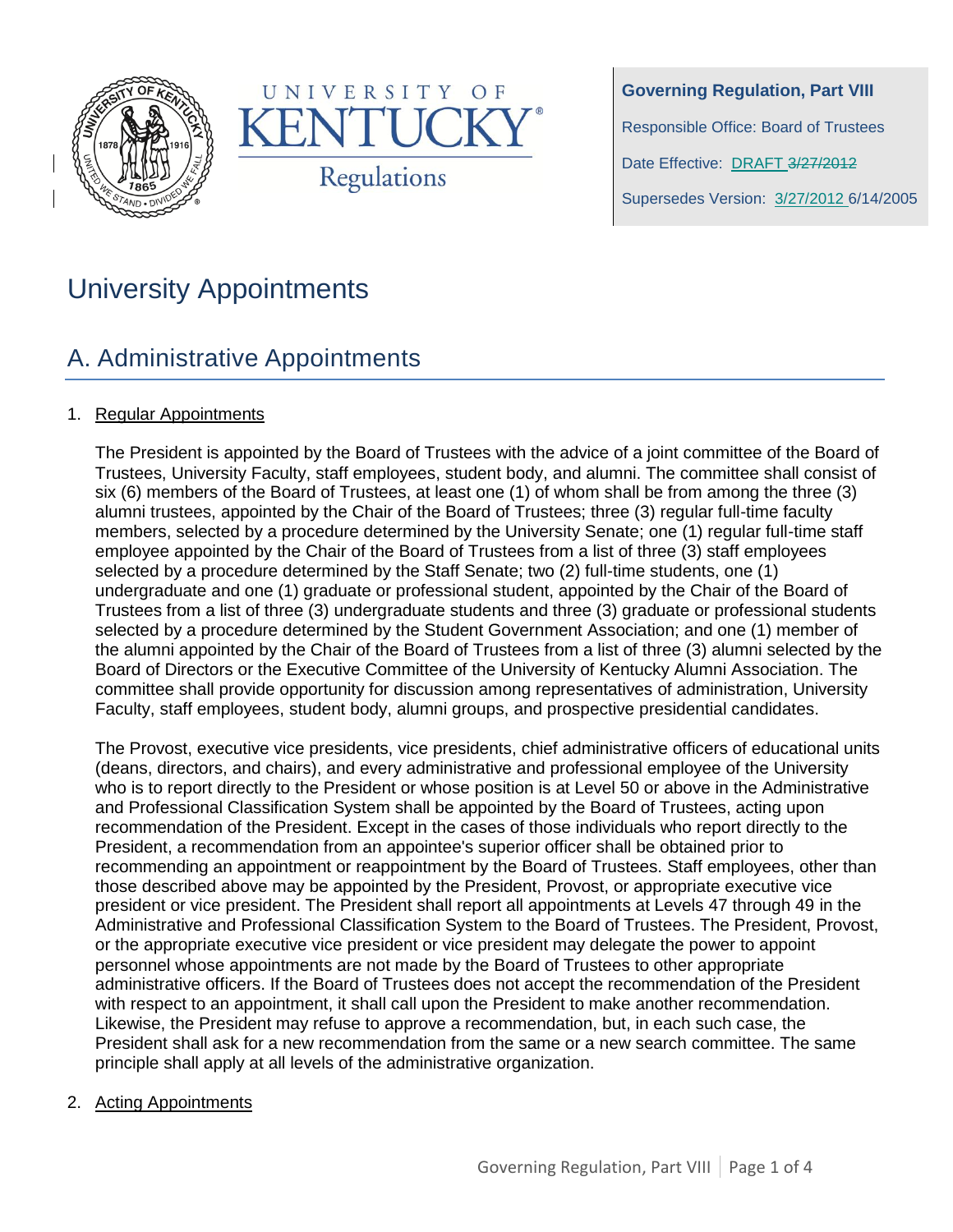When vacancies occur in administrative positions other than the presidency, the President or the Provost or the appropriate executive vice president or vice president may appoint acting officers to fill the positions until it is possible to make regular appointments by the established procedure. When the officer is one who does not report directly to the President, the President or the Provost, or an executive vice president or a vice president, as appropriate, shall request a recommendation from that officer's superior. Acting appointments shall be for a maximum term of one (1) year; however, reappointments may be made after a satisfactory review. All appointments of acting officers shall be reported to the Board of Trustees. With the approval of the next higher administrative level, a regular administrative officer may designate a temporary officer to service in an acting capacity for a period not to exceed four (4) months while the regular officer is away from campus on University business or approved leave.

If the officer administers a college, center, school, or department, the Provost also shall request a recommendation on matters of acting appointment or acting reappointment from a committee which includes faculty members from that unit.

In the selection of an acting Provost, the President shall request a recommendation from a committee which includes faculty members and also recommendations from the University Senate Council.

The search processes for an acting provost or chief administrative officers of colleges, schools, departments and centers shall include the participation of staff employees of the unit, and shall provide for the participation of other affected groups as appropriate.

#### 3. Search Committees

Recommendations on the appointment of a Provost or of the chief administrative officers of all educational units of the University shall be made after advice from search committees.

When vacancies in administrative positions are anticipated, search committees shall be appointed sufficiently in advance of the vacancy to avoid the appointment of an acting administrator.

When unanticipated vacancies occur, search committees shall be appointed as soon as the established procedures for appointment can be carried out. The selection of faculty members for membership on search committees for administrative appointments above the level of dean shall be made after consultation with the University Senate Council.

Recommendations of the search committee shall be transmitted to the President through the established administrative channels, along with the recommendation of the administrative officer responsible for the appointment. Recommendations on the appointment or reappointment of a chair of an academic department or division, or for the dean of a college or the director of a school that does not contain departments or divisions, shall be accompanied by written statements from at least the tenured members of the college, school, department or division.

Search committees for deans of colleges shall be appointed by the Provost after consultation with the University Senate Council, and either the faculty or elected faculty council of the college.

Search committees for directors of schools shall be appointed by the deans of the colleges after consultation with the appropriate bodies as these bodies are identified in the rules of the respective school faculty.

Search committees for chairs of academic departments shall be appointed by the deans of the colleges after consultation with (1) the associate dean or director of the school within the college if the department is in such a school; (2) the faculty of the department; and (3) the Dean of the Graduate School if the department is involved in a graduate program.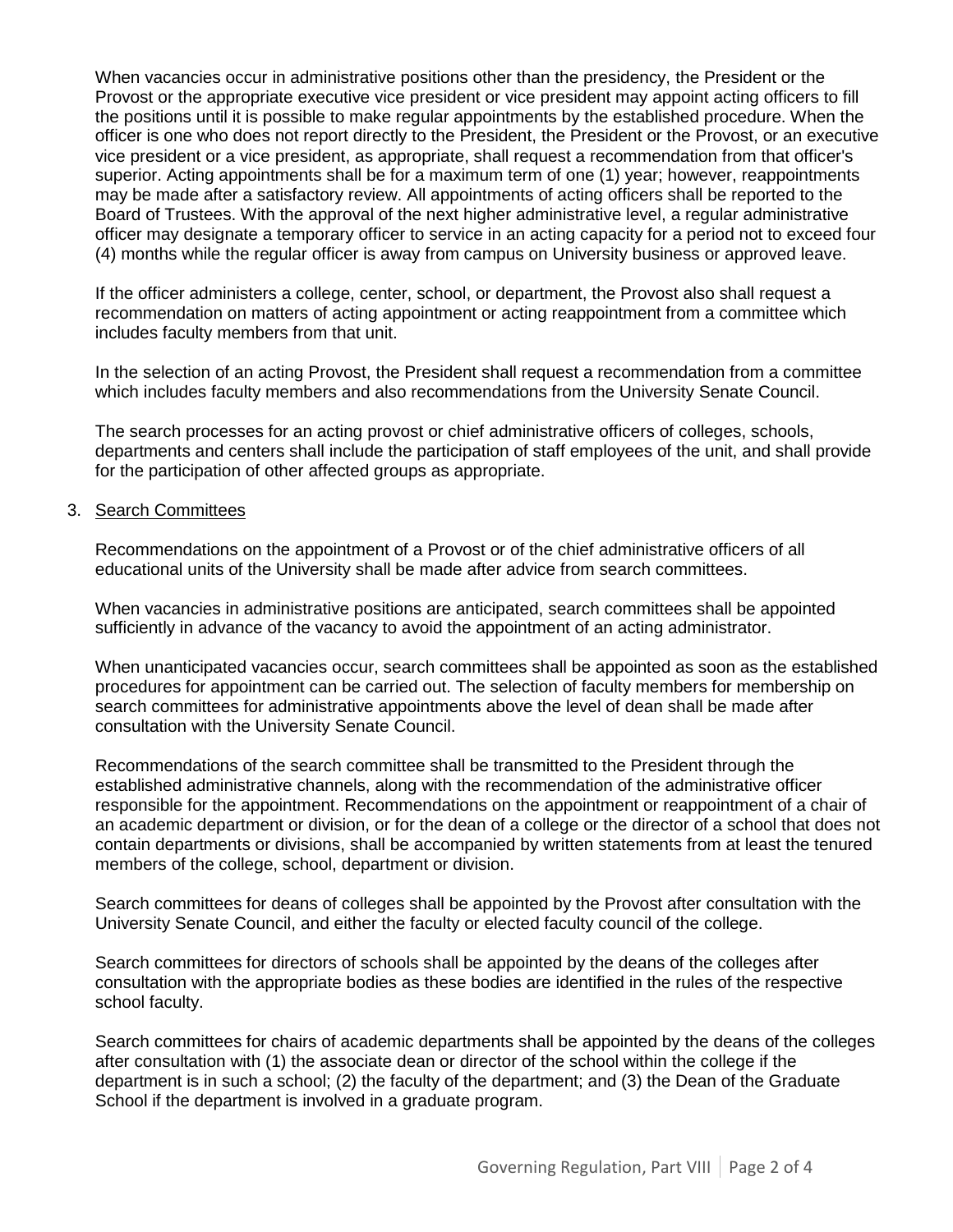Search committees for directors of interdisciplinary research centers or institutes or interdisciplinary instructional programs shall be appointed, after consultation with the appropriate bodies, by the Vice President for Research, or other officer to whom administrative responsibility has been delegated.

The search processes for a provost or for chief administrative officers of colleges, schools, departments and centers shall include the participation of staff employees of the unit and shall provide for the participation of other affected groups, as appropriate.

#### 4. Terms of Chairs and Directors

#### (a) Department Chairs

The term of a department chair's appointment shall be four (4) years, except in the Colleges of Agriculture, Dentistry, Medicine, Nursing, and Pharmacy where it shall be six (6) years.

Ordinarily, a department faculty member will be asked to serve as chair for only one (1) term. A chair may be reappointed, however, when the faculty advisory committee appointed to review the work of the department (AR 1:4) finds that the particular circumstances and needs of the department make such a reappointment desirable. Reappointment beyond the second term may occur under exceptional circumstances when it is deemed to be in the best interests of the University. This practice may vary from discipline to discipline.

(b) Chairs of Interdisciplinary Instruction Programs

Insofar as applicable, the rules for the appointment and reappointment of a department chair shall apply also to the appointment and reappointment of a chair of an interdisciplinary instructional program.

#### (c) Directors of Multidisciplinary Research Centers and Institutes

The director of a multidisciplinary research center or institute shall be appointed for a term of six (6) years. A director may be reappointed, however, when an ad hoc committee appointed to review and evaluate the center or institute (AR 1:4) finds that the particular circumstances and needs of the center or institute make such a reappointment desirable.

## B. Academic Appointments, Reappointments, Promotions, and Granting of Tenure

### 1. The Board of Trustees, acting upon the recommendation the President or the President's designee, shall take final action on all appointments and promotions of faculty members to positions which involve:

(a) an actual or equivalent academic rank of associate professor or professor;

#### (b) tenure; or

(c) an initial salary above a set of monetary thresholds approved by the Board of Trustees.

All appointments and promotions of faculty members to positions which involve (1) an actual or equivalent academic rank of associate professor or professor, (2) tenure, or (3) an initial salary above \$100,000 shall be made by the Board of Trustees, acting upon recommendation of the President. Appointments and promotions of faculty members to positions which involve an actual or equivalent academic rank below associate professor and an initial salary not exceeding \$100,000 shall be made by the President who shall report such actions to the Board of Trustees.